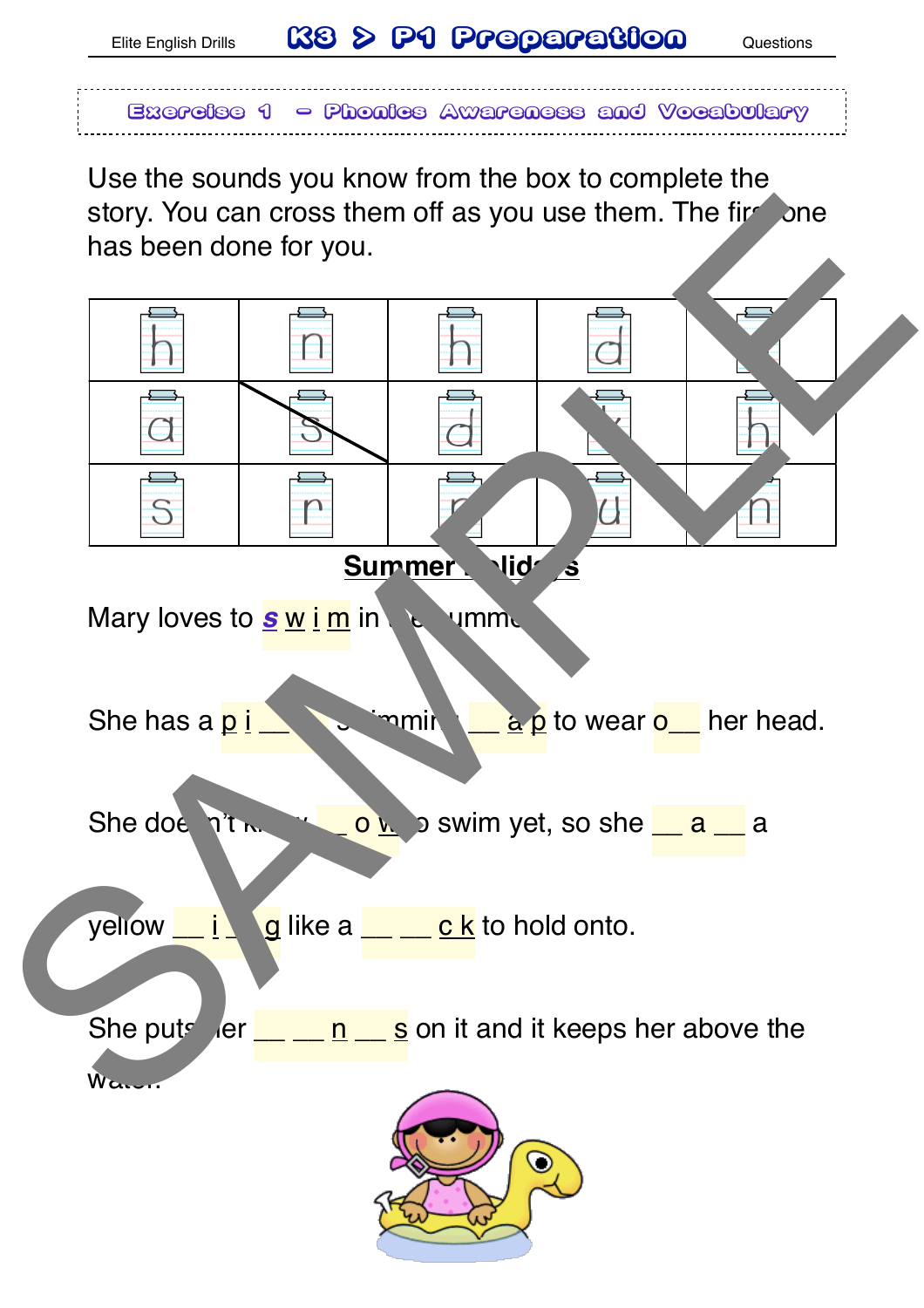Exercise 3 - Early Grammar - Prepositions

Use the words from the box to complete the following passage.

<u>----------------</u>-

| $\odot$ ပြ                                   | with                                                            | $\odot\!\!\!\!\!\omega$ | 900                                                                 | <b>ان</b> |
|----------------------------------------------|-----------------------------------------------------------------|-------------------------|---------------------------------------------------------------------|-----------|
| වයි                                          | 60                                                              | $\odot 7$               | around,                                                             | 60        |
| birthday.                                    | Peter is very happy. His mum says he can have a goldfish _      |                         |                                                                     | his       |
|                                              | Tomorrow, he is going to meet his friend                        |                         | thi<br>p'cloch                                                      |           |
|                                              | the afternoon and they<br>Kok. They have many kinds of colourtu | h the                   | a visit a fis<br>$,$ hop<br>He likes orange goldfish                | Mong      |
| but there are many colours.                  |                                                                 |                         |                                                                     |           |
| Peter's parents will<br>so the fish can swim |                                                                 | hem.                    | by need to buy a big glass bowl<br>$\_$ . They are going to keep it |           |
|                                              | the top                                                         |                         | the cupboard in their living room.                                  |           |
| Peter knows                                  | hat he<br>J                                                     |                         | *ake good care ____________ his goldfish and                        |           |
| $b$ ood                                      |                                                                 | the bowl every day.     |                                                                     |           |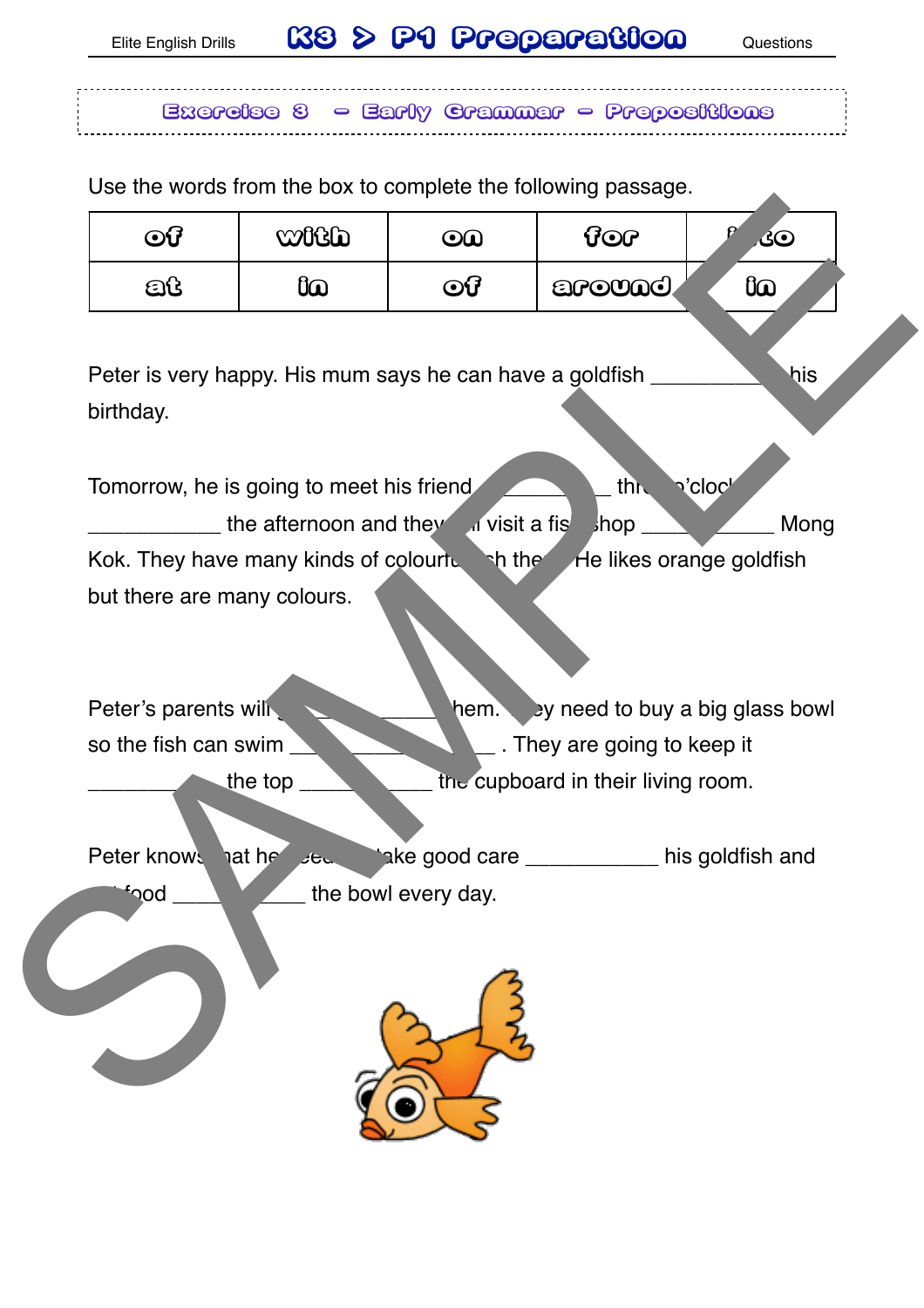# Elite English Drills **K8 > P1 Preparation** Questions

Exercise 4 - Reading Comprehension

Read the following text and answer the questions.

#### **New Baby**

My name is Jenny. My mummy is going to have a baby soon. Here the two is very big. She wears big dresses. The baby is a boy. I can feel  $\Box$  high kicking inside her tummy. I can't wait for him to come out so I can play with  $\frac{1}{2}$  like to read my storybooks to him. It takes nine months to grow a baby. The is a long time! Mummy says I can help to choose his n New Baby<br>
My name is Jenny. My mummy is going to have a baby soon. He<br>
we Baby<br>
we big. She wears big dresses. The baby is a boy. I can feel<br>
inside her turniny. I can't wait for him in to come out to I can play with<br>
to r

- 1. Jenny will have a new .... soon: (underling the answer
	- a) sister
	- b) brother
	- c) aunty

2. What does Jenny do? (underline  $\lambda$  answers)

- a) She feels the baby kicking.
- b) She reads to  $\sim$
- c) She thinks about  $n$  mes.
- d) All of the above.

Answer the llowing questions in full sentences.

Thy does iny's mum wear big dresses?

\_\_\_\_\_\_\_\_\_\_\_\_\_\_\_\_\_\_\_\_\_\_\_\_\_\_\_\_\_\_\_\_\_\_\_\_\_\_\_\_\_\_\_\_\_\_\_\_\_\_\_\_\_\_\_\_\_\_\_\_

 $\overline{\phantom{a}}$  ,  $\overline{\phantom{a}}$  ,  $\overline{\phantom{a}}$  ,  $\overline{\phantom{a}}$  ,  $\overline{\phantom{a}}$  ,  $\overline{\phantom{a}}$  ,  $\overline{\phantom{a}}$  ,  $\overline{\phantom{a}}$  ,  $\overline{\phantom{a}}$  ,  $\overline{\phantom{a}}$  ,  $\overline{\phantom{a}}$  ,  $\overline{\phantom{a}}$  ,  $\overline{\phantom{a}}$  ,  $\overline{\phantom{a}}$  ,  $\overline{\phantom{a}}$  ,  $\overline{\phantom{a}}$ 

 $\overline{\phantom{a}}$  ,  $\overline{\phantom{a}}$  ,  $\overline{\phantom{a}}$  ,  $\overline{\phantom{a}}$  ,  $\overline{\phantom{a}}$  ,  $\overline{\phantom{a}}$  ,  $\overline{\phantom{a}}$  ,  $\overline{\phantom{a}}$  ,  $\overline{\phantom{a}}$  ,  $\overline{\phantom{a}}$  ,  $\overline{\phantom{a}}$  ,  $\overline{\phantom{a}}$  ,  $\overline{\phantom{a}}$  ,  $\overline{\phantom{a}}$  ,  $\overline{\phantom{a}}$  ,  $\overline{\phantom{a}}$  $\frac{1}{2}$  ,  $\frac{1}{2}$  ,  $\frac{1}{2}$  ,  $\frac{1}{2}$  ,  $\frac{1}{2}$  ,  $\frac{1}{2}$  ,  $\frac{1}{2}$  ,  $\frac{1}{2}$  ,  $\frac{1}{2}$  ,  $\frac{1}{2}$  ,  $\frac{1}{2}$  ,  $\frac{1}{2}$  ,  $\frac{1}{2}$  ,  $\frac{1}{2}$  ,  $\frac{1}{2}$  ,  $\frac{1}{2}$  ,  $\frac{1}{2}$  ,  $\frac{1}{2}$  ,  $\frac{1$ 

\_\_\_\_\_\_\_\_\_\_\_\_\_\_\_\_\_\_\_\_\_\_\_\_\_\_\_\_\_\_\_\_\_\_\_\_\_\_\_\_\_\_\_\_\_\_\_\_\_\_\_\_\_\_\_\_\_\_\_\_

4. How long does it take to grow a baby?

5. What boy's name do you like?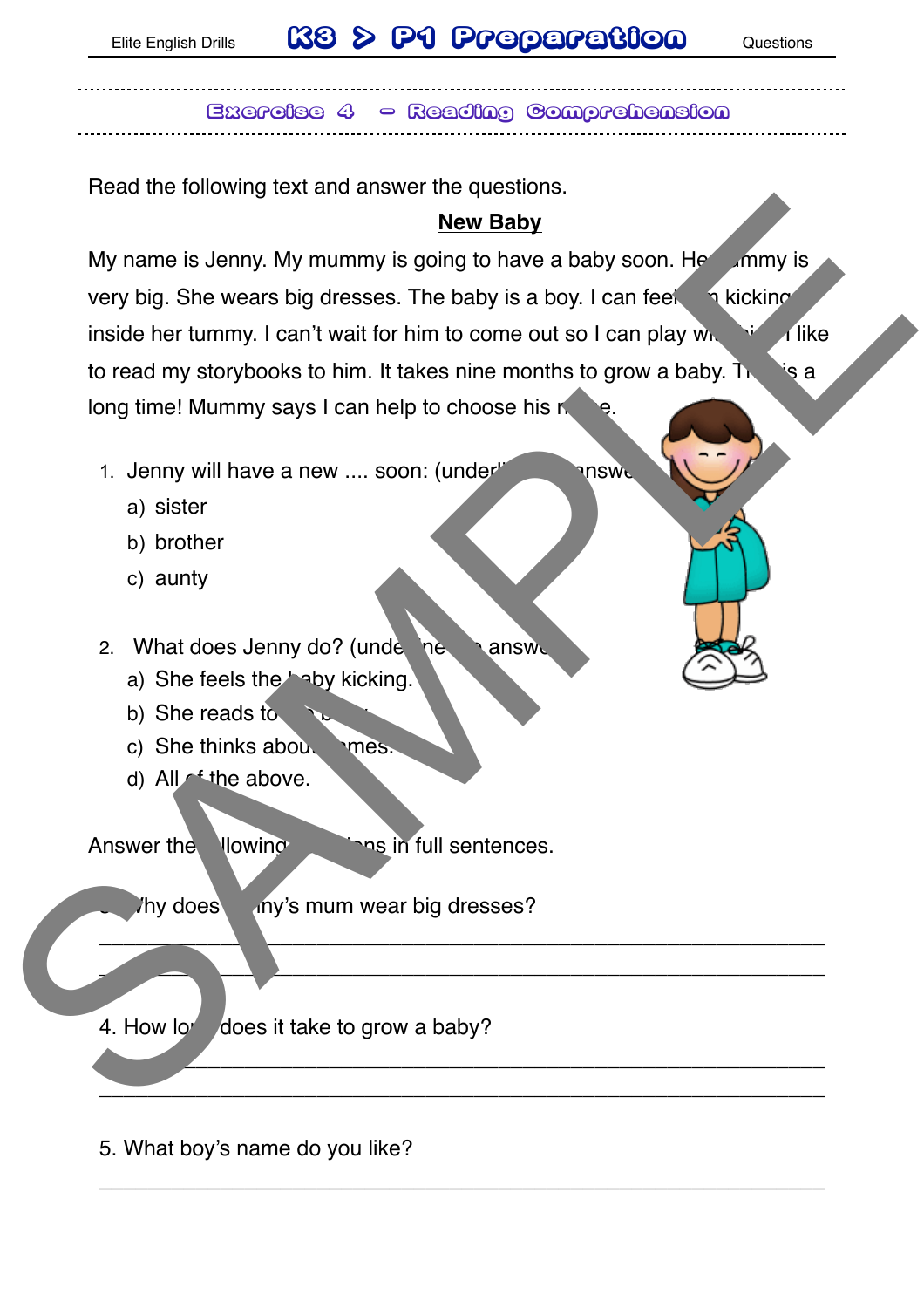# Elite English Drills **K8 & P1 Preparation** Questions

### $B$ xercise 11  $\sim$  Writing following a model

Amy's best friend is called Julie. Read what she writes. Then look at the picture and write about John's best friend, Tom.

| The book mond is called balle. Head what site which, Their look at the |           |                                         |
|------------------------------------------------------------------------|-----------|-----------------------------------------|
| picture and write about John's best friend, Tom.                       |           |                                         |
| This is Julie.                                                         |           |                                         |
| She is my best friend.                                                 |           |                                         |
| She has long brown hair.                                               |           |                                         |
| She has a round face.                                                  |           |                                         |
| She likes reading.                                                     |           |                                         |
| Her mum is a doctor.                                                   |           |                                         |
|                                                                        |           |                                         |
|                                                                        |           |                                         |
|                                                                        |           |                                         |
|                                                                        |           |                                         |
|                                                                        |           |                                         |
|                                                                        |           |                                         |
|                                                                        |           |                                         |
|                                                                        |           |                                         |
|                                                                        |           |                                         |
|                                                                        |           |                                         |
|                                                                        |           |                                         |
|                                                                        |           |                                         |
|                                                                        |           |                                         |
|                                                                        | Word Bank |                                         |
| <b>long/short</b>                                                      | flremen   | <b>football</b>                         |
| <b>Drown</b>                                                           | black     | $\odot$ $\odot$ $\odot$ $\odot$ $\odot$ |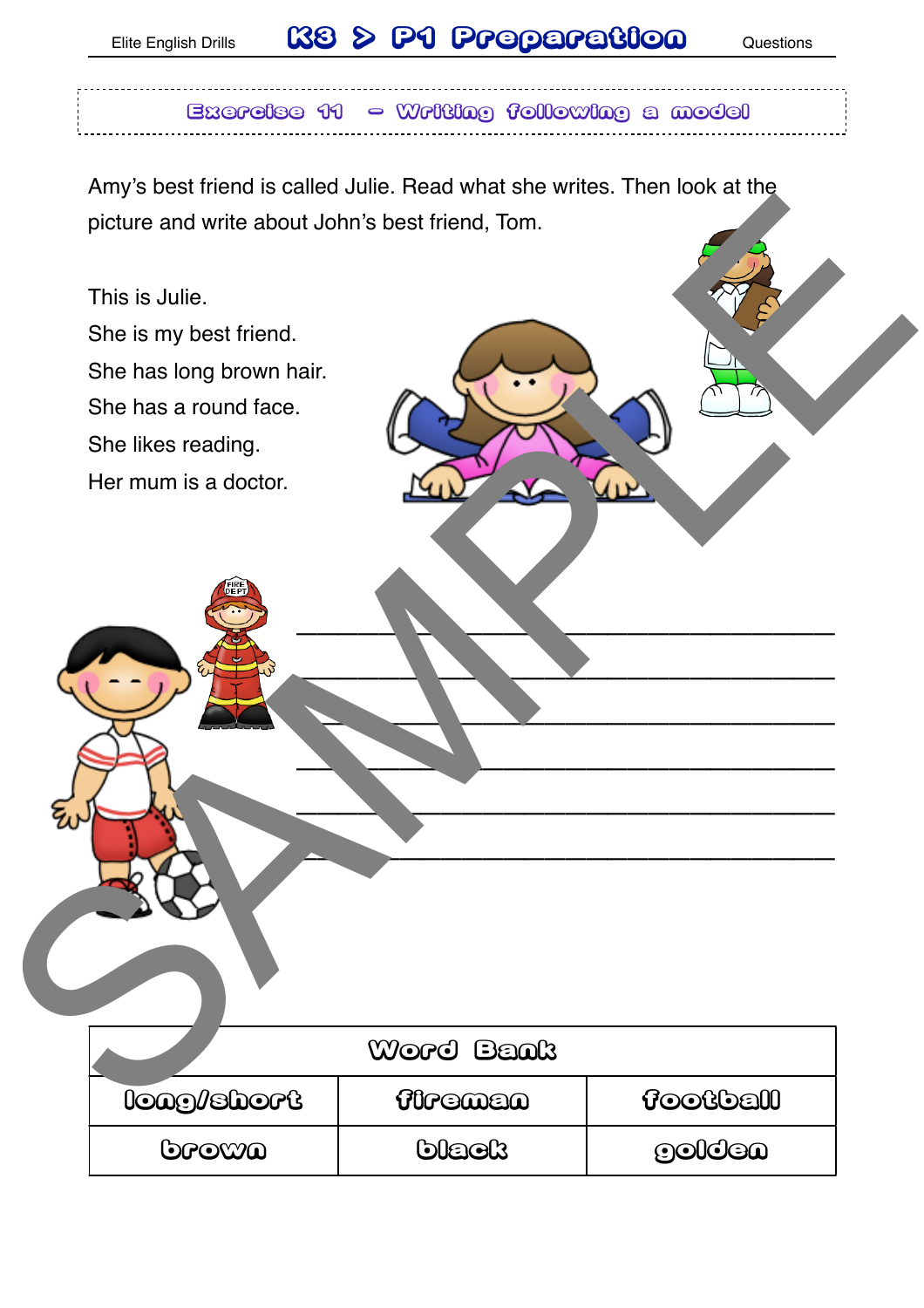### Elite English Drills **K3<sup>8</sup> & P1 Preparation** Answers

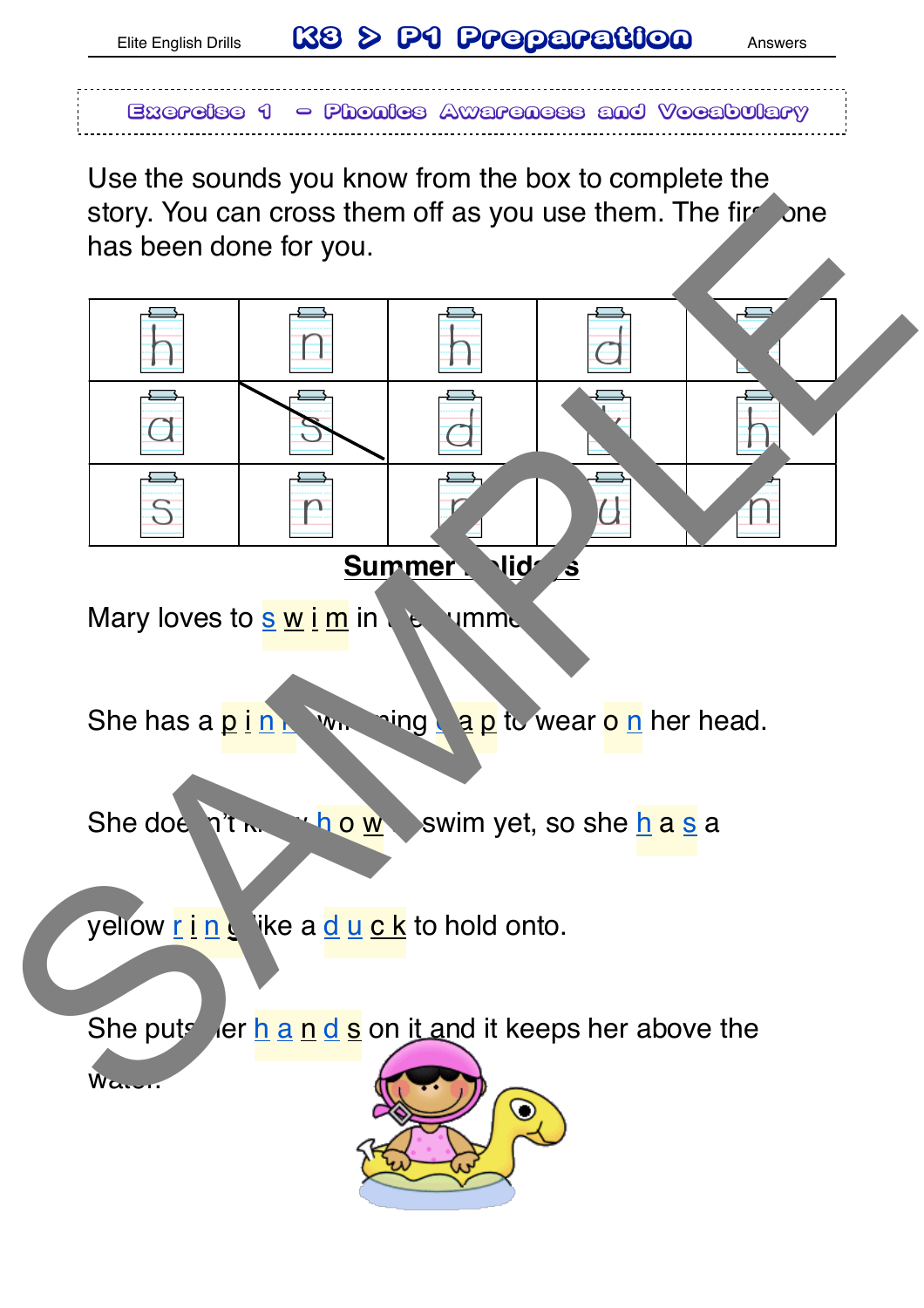Exercise 3 - Early Grammar - Prepositions

Use the words from the box to complete the following passage.

| $\bf{O}G$ | <b>WHOLE</b> | $\mathbf{O} \mathbf{O}$    | ිලා     | Ο<br><b>30</b> |
|-----------|--------------|----------------------------|---------|----------------|
| වti       | ‱            | ව $\boldsymbol{\varOmega}$ | around, | 60             |

Peter is very happy. His mum says he can have a goldfish *for* his birth.

Tomorrow, he is going to meet his friend *at* three o'clock in the afternoon and they will visit a fish shop *in* Mong Kok. The may be many kind of colour fish there. He likes orange goldfish but the are many  $\lambda$  lours.

Peter's parents will go *with* them. The greed to buy a big glass bowl so the fish can swim *around*. They are going to keep it *on* the top *of* the cupboard in their living room. of contrast in the same of contrast in the same of the stars of the stars of the stars of the stars of the stars of the stars of the stars of the stars of the stars of the stars of the stars of the stars of the stars of t

Peter know that he needs take good care of his goldfish and put food *into* the bowl  $e$   $\neg$  ry

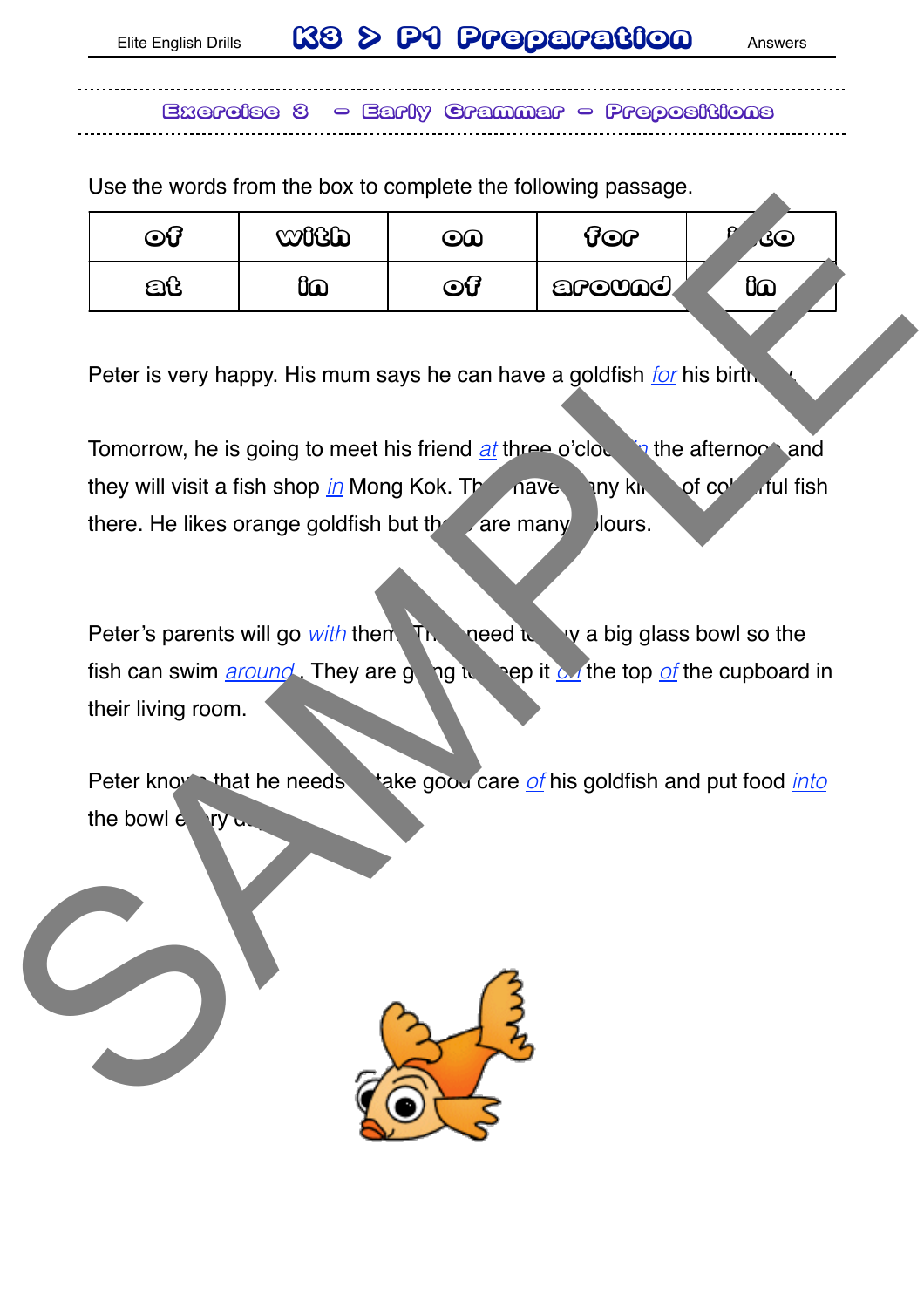## Elite English Drills **K8 & P1 Preparation** Answers

Exercise 4 - Reading Comprehension

Read the following text and answer the questions.

### **New Baby**

My name is Jenny. My mummy is going to have a baby soon. Here the many is very big. She wears big dresses. The baby is a boy. I can feel  $\rightarrow$  kicking inside her tummy. I can't wait for him to come out so I can play with  $\frac{1}{2}$  like to read my storybooks to him. It takes nine months to grow a baby. The is a long time! Mummy says I can help to choose his n Now the Monday and the state of the state of the state of the state of the state of the state of the state of the term of the minimized to read my storybooks to him. It takes nine months to grow a baby. It wise<br>to read my

- 1. Jenny will have a new .... soon: (underline the answer
	- a) sister
	- b) *brother*
	- c) aunty

2. What does Jenny do? (underline  $\lambda$  answers)

- a) She feels the baby kicking.
- b) She reads to  $\ddot{\phantom{a}}$
- c) She thinks about  $n$  mes.
- d) *All of the above.*

Answer the llowing and in full sentences.

Iny does iny's mum wear big dresses? *Jenny's mum wars big dresses because her tummy is very big.* 

How long does it take to grow a baby?

*It takes n<sup>inc</sup> months to grow a baby.* 

5. What boy's name do you like?

*Accept any logical answer. E.g. I like the name Tom/'Tom'.*